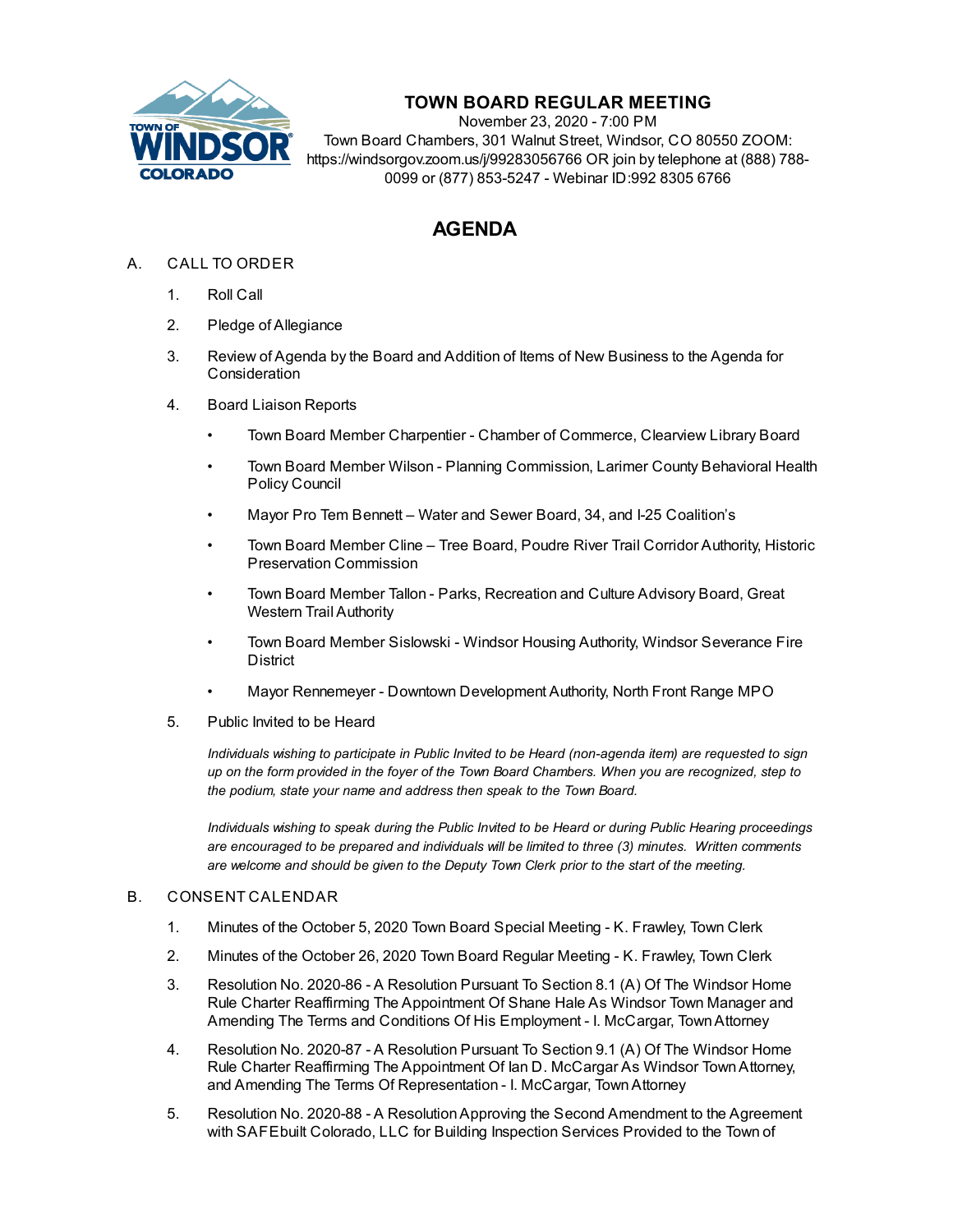Windsor - S. Ballstadt, Planning Director

- 6. Resolution No. 2020-89 A Resolution of the Town Board of the Town of Windsor, Colorado, Approving the 2021 Windsor Downtown Development Authority Budget; Making Annual [Appropriations](file:///C:/Windows/TEMP/CoverSheet.aspx?ItemID=1148&MeetingID=142) for the Windsor Downtown Development Authority for the Fiscal Year Ending December 31, 2021; and Fixing the Mill Levy for the Windsor Downtown Development Authority District for the Fiscal Year Ending December 31, 2021 - D. Moyer, Finance Director
- 7. Resolution No. 2020-90 A [ResolutionApproving](file:///C:/Windows/TEMP/CoverSheet.aspx?ItemID=1149&MeetingID=142) The 2021 Operating Plan and 2021 Budget For The Future Legends Sports Park Business Improvement District - I. McCargar, Town Attorney
	- Legislative action
	- Staff presentation: Ian D. McCargar, Town Attorney

## C. BOARD ACTION

- 1. Ordinance No. 2020-1617 An Ordinance Approving the First [Amendment](file:///C:/Windows/TEMP/CoverSheet.aspx?ItemID=1136&MeetingID=142) to the Amended Service Plan for the Great Western Metropolitan District Nos. 1-7
	- Legislative action
	- Staff presentation: Ian D. McCargar, Town Attorney
- 2. Ordinance No. [2020-2018](file:///C:/Windows/TEMP/CoverSheet.aspx?ItemID=1139&MeetingID=142) An Ordinance Amending Section 8-2-10 of the Windsor Municipal Code Regarding Parking of Certain Vehicles in Specified Areas (second reading)
	- Second reading
	- Legislative action
	- Staff Presentation: Aaron Lopez, Police Commander
- 3. Ordinance No. 2020-1619 An Ordinance Authorizing The Renewal Of The Existing Cable Franchise Agreement Held By Comcast Cable [Communications,](file:///C:/Windows/TEMP/CoverSheet.aspx?ItemID=1134&MeetingID=142) LLC, Locally KnownAs Comcast; And Authorizing The Mayor And Town Clerk To Execute The Cable Franchise Agreement On Behalf Of The Town
	- Legislative action
	- Staff presentation: Brandon Dittman, Special Counsel
- 4. Public [Hearing:](file:///C:/Windows/TEMP/CoverSheet.aspx?ItemID=1144&MeetingID=142) 2021 Budget
	- Legislative Action
	- Staff Presentation: Dean Moyer, Director of Finance
- 5. Resolution No. 2020-91 A Resolution Summarizing Expenditures and Revenues for Each Fund, and Adopting a Budget for the Town of Windsor, Colorado, for the Calendar Year Beginning on the First Day of January, 2021 and ending on the last day of December 2021,and [Appropriating](file:///C:/Windows/TEMP/CoverSheet.aspx?ItemID=1145&MeetingID=142) Sums of Money to the various Funds and Spending Agencies, in the amount and for the purpose as set forth below, for the Town of Windsor, Colorado, for the 2021 Budget Year
	- Legislative Action
	- Staff Presentation: Dean Moyer, Director of Finance
- 6. Resolution No. 2020-92 A Resolution Levying General Property Taxes for the Taxable Year 2020 to help defray the Costs of [Government](file:///C:/Windows/TEMP/CoverSheet.aspx?ItemID=1146&MeetingID=142) for the Town of Windsor, Colorado, for the 2021 Budget Year, Weld County
	- Legislative Action
	- Staff Presentation: Dean Moyer, Director of Finance
- 7. Resolution No. 2020-93 A Resolution Levying General Property Taxes for the Taxable Year 2020 to help defray the Costs of [Government](file:///C:/Windows/TEMP/CoverSheet.aspx?ItemID=1147&MeetingID=142) for the Town of Windsor, Colorado, for the 2021 Budget Year, Larimer County
	- Legislative Action
	- Staff Presentation: Dean Moyer, Director of Finance
- 8. Resolution No. 2020-85 A Resolution Ratifying A Purchase Agreement By, Between and Among The Town Of Windsor, Town Of Severance, Town Of Eaton, Fort [Collins-Loveland](file:///C:/Windows/TEMP/CoverSheet.aspx?ItemID=1137&MeetingID=142) Water District And SPABS, LLC, For The Sale And Acquisition Of Real Property, and